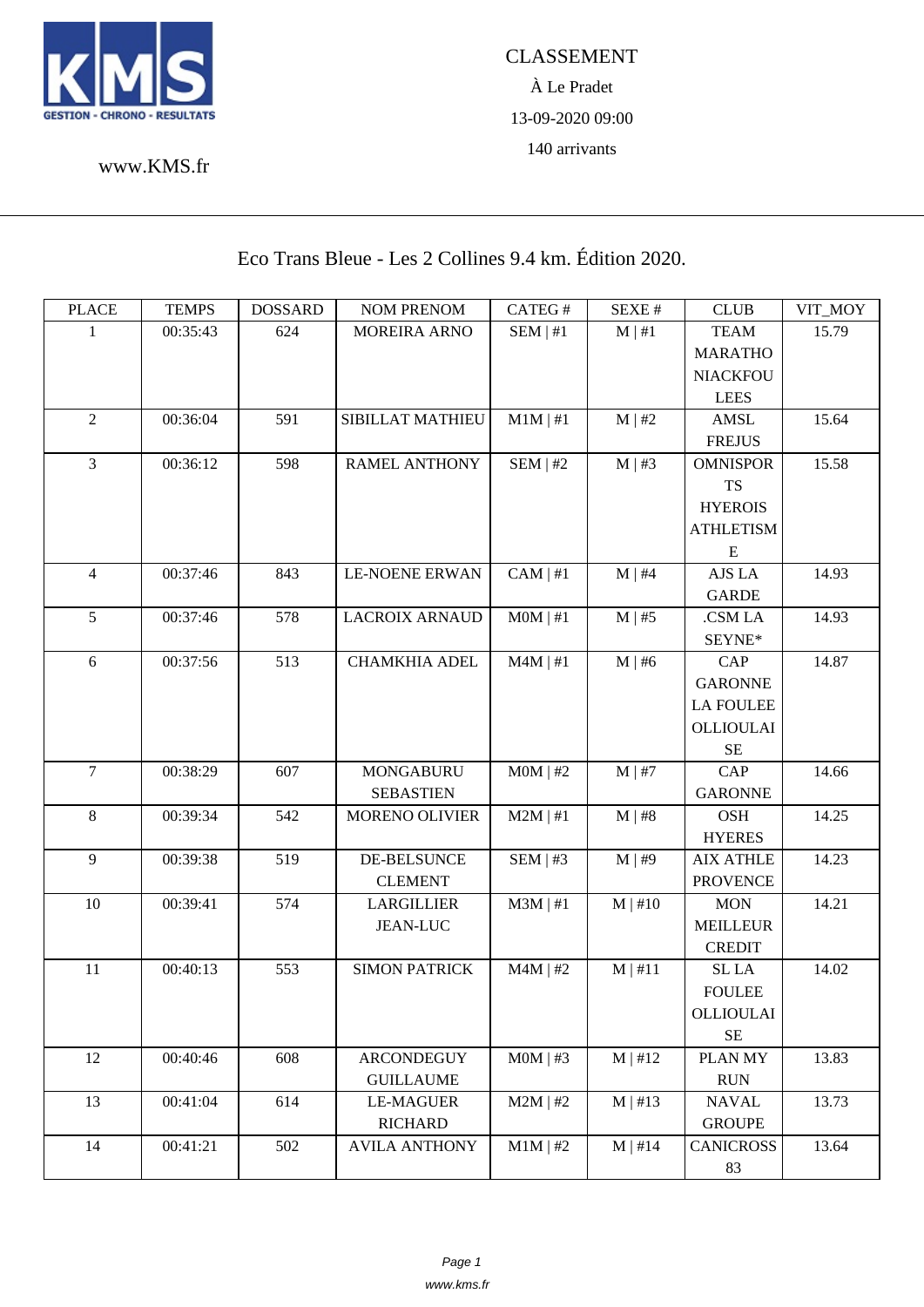| ם המדו | L LIVIL D | <b>DOPPULP</b> | <b>TAQIMI I IVETAQIMI</b> | $CALU \pi$ | π تىدىد      | <b>CEOD</b>      | $V11$ $V1$ |
|--------|-----------|----------------|---------------------------|------------|--------------|------------------|------------|
| 15     | 00:41:47  | 603            | <b>BLAIZOT</b>            | SEM   #4   | $M \mid #15$ | <b>TEAM</b>      | 13.50      |
|        |           |                | <b>FRANCOIS</b>           |            |              | <b>RUNNING</b>   |            |
|        |           |                |                           |            |              | <b>CONSEIL</b>   |            |
| 16     | 00:41:57  | 599            | <b>DECOSTA ROMAIN</b>     | $MOM$   #4 | $M \mid #16$ |                  | 13.44      |
| 17     | 00:43:23  | 567            | <b>SOULIE DIDIER</b>      | $M3M$   #2 | $M \mid #17$ |                  | 13.00      |
| 18     | 00:43:36  | 572            | <b>AUGER CYRIL</b>        | $M2M$   #3 | $M \mid #18$ | <b>CANICROSS</b> | 12.94      |
|        |           |                |                           |            |              | 83               |            |
| 19     | 00:43:40  | 609            | <b>DE-SIANO THIERRY</b>   | $M4M$   #3 | $M \mid #19$ | <b>UST</b>       | 12.92      |
|        |           |                |                           |            |              | <b>COURIR A</b>  |            |
|        |           |                |                           |            |              | <b>SAINT</b>     |            |
|        |           |                |                           |            |              | <b>TROPEZ</b>    |            |
| 20     | 00:44:32  | 507            | <b>BONILLA THEO</b>       | $M1M$   #3 | $M$   #20    | <b>OSH</b>       | 12.66      |
|        |           |                |                           |            |              | <b>HYERES</b>    |            |
| 21     | 00:44:46  | 623            | <b>MARTE DAMPIERE</b>     | $M2M$   #4 | M   #21      | CAP              | 12.60      |
|        |           |                |                           |            |              | <b>GARONNE</b>   |            |
| 22     | 00:45:08  | 576            | <b>RENAULT JULIEN</b>     | SEM   #5   | $M$   #22    | VAL-DE-RE        | 12.50      |
|        |           |                |                           |            |              | UIL AC $^\ast$   |            |
| 23     | 00:45:22  | 560            | <b>BRIAIS PHILIPPE</b>    | $M2M$   #5 | $M$   #23    | <b>SPIRIDON</b>  | 12.43      |
|        |           |                |                           |            |              | <b>COTE</b>      |            |
|        |           |                |                           |            |              | <b>D'AZUR</b>    |            |
| 24     | 00:45:27  | 861            | <b>AZZABI DJAMEL</b>      | $M1M$   #4 | $M$   #24    | <b>TRAIL</b>     | 12.41      |
|        |           |                |                           |            |              |                  |            |
|        |           |                |                           |            |              | <b>ATHLETISM</b> |            |
|        |           |                |                           |            |              | E BESSOIS        |            |
| 25     | 00:45:49  | 541            | <b>MERLIN</b>             | $M5M$   #1 | $M$   #25    | <b>SL SANARY</b> | 12.31      |
|        |           |                | <b>JEAN-PIERRE</b>        |            |              | CAP              |            |
|        |           |                |                           |            |              | <b>GARONNE</b>   |            |
| 26     | 00:46:14  | 840            | <b>ALTUR JOSE</b>         | $M3M$   #3 | $M$   #26    | <b>LEGION</b>    | 12.20      |
|        |           |                |                           |            |              | <b>ETRANGER</b>  |            |
|        |           |                |                           |            |              | ${\bf E}$        |            |
| 27     | 00:46:28  | 835            | <b>CAILLET ARNAUD</b>     | $MOM$   #5 | $M$   #27    |                  | 12.14      |
| 28     | 00:47:11  | 590            | PASCAL DAVID              | $M2M$   #6 | $M$   #28    |                  | 11.95      |
| 29     | 00:47:24  | 508            | <b>BONNEFOY ERIC</b>      | $M3M$   #4 | $M \mid #29$ | <b>BSSA</b>      | 11.90      |
| 30     | 00:47:30  | 622            | RAVEL LAURENT             | $M2M$   #7 | $M$   #30    | <b>CSMS</b>      | 11.87      |
| 31     | 00:47:35  | 521            | DE-CARLO YOANN            | SEM   #6   | M   #31      | <b>SL SANARY</b> | 11.85      |
|        |           |                |                           |            |              | CAP              |            |
|        |           |                |                           |            |              | <b>GARONNE</b>   |            |
| 32     | 00:47:58  | 606            | <b>SERGENT PIERRE</b>     | $MOM$   #6 | $M$   #32    | <b>TAPAMAL</b>   | 11.76      |
| 33     | 00:48:00  | 834            | WALSPURGER                | $M3F$   #1 | $F \mid #1$  | AJS LA           | 11.75      |
|        |           |                | <b>CHRISTELLE</b>         |            |              | <b>GARDE</b>     |            |
| 34     | 00:48:01  | 540            | MAILLARY PIERRE           | SEM   #7   | $M$   #33    | <b>SL</b>        | 11.75      |
|        |           |                |                           |            |              | <b>HOSPITALI</b> |            |
|        |           |                |                           |            |              | <b>ERS</b>       |            |
|        |           |                |                           |            |              | <b>TOULON</b>    |            |
| 35     | 00:48:24  | 884            | <b>DECHANDON</b>          | $M7M$   #1 | $M$   #34    | <b>OSH</b>       | 11.65      |
|        |           |                | <b>CLAUDE</b>             |            |              | <b>HYERES</b>    |            |
| 36     | 00:48:35  | 516            | <b>COLLE MICKAEL</b>      | $MOM$   #7 | $M$   #35    | SL               | 11.61      |
|        |           |                |                           |            |              | <b>HOSPITALI</b> |            |
|        |           |                |                           |            |              | <b>ERS</b>       |            |
|        |           |                |                           |            |              | <b>TOULON</b>    |            |
| 37     | 00:48:41  | 509            | <b>BOURBON</b>            | $M1M$   #5 | $M$   #36    |                  | 11.59      |
|        |           |                | <b>MATHIEU</b>            |            |              |                  |            |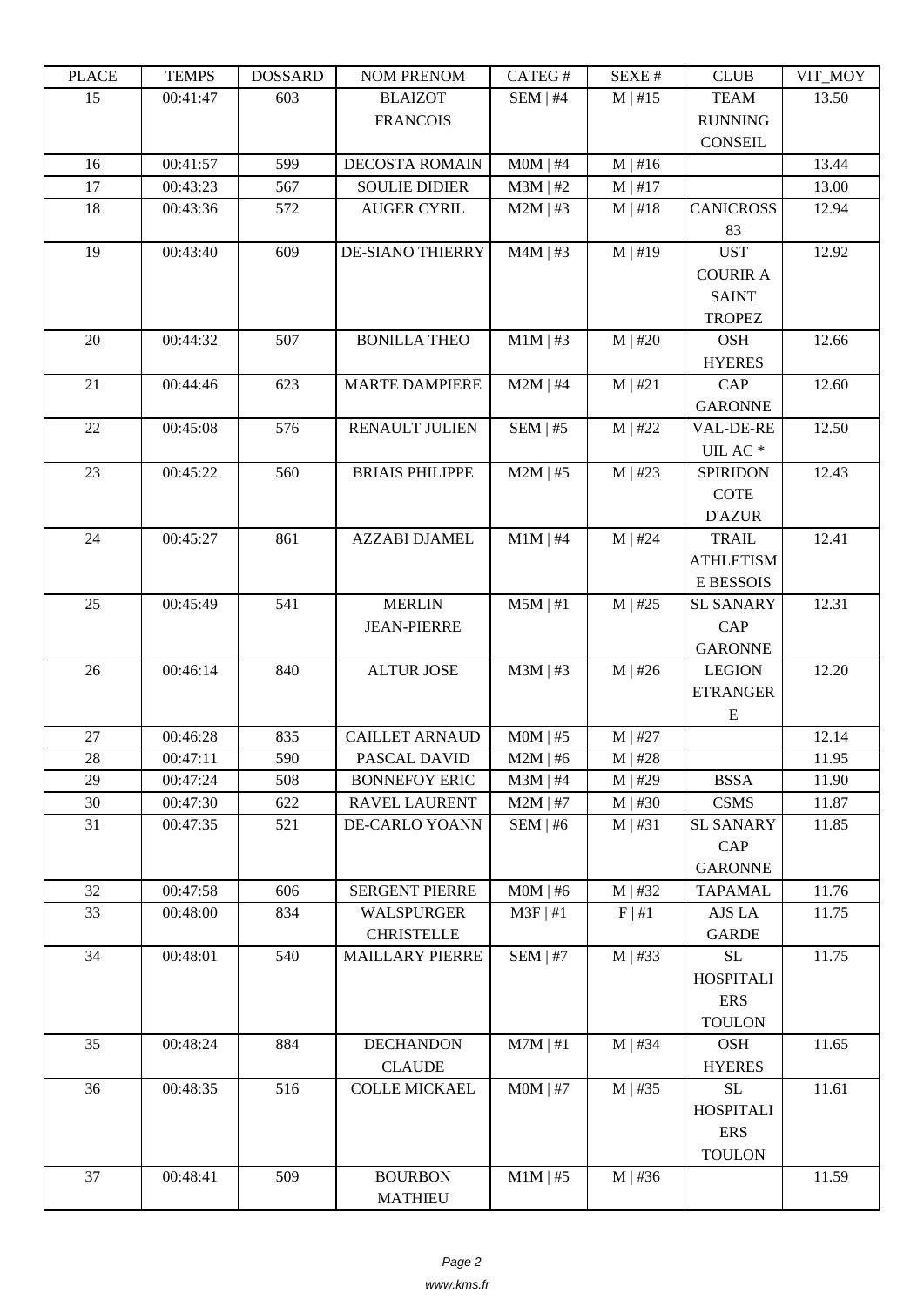| LLAUD | L TIATI D | <b>UUUUUUU</b> | <b>NUMERION</b>        | CΛ1 LU π      | DL/AL π      | CLUD             | VII_MUI |
|-------|-----------|----------------|------------------------|---------------|--------------|------------------|---------|
| 38    | 00:48:59  | 648            | <b>SCRIMIERI ALEXI</b> | $JUM \mid #1$ | $M$   #37    |                  | 11.51   |
| 39    | 00:49:07  | 594            | <b>SEGURA</b>          | $M3M$   #5    | $M$   #38    | <b>DRAGUIGN</b>  | 11.48   |
|       |           |                | <b>JEAN-CHRISTOPHE</b> |               |              | AN UC            |         |
| 40    | 00:49:21  | 564            | <b>LAUGIER GILBERT</b> | $M3M$   #6    | $M$   #39    | <b>ULTRA</b>     | 11.43   |
|       |           |                |                        |               |              | <b>TRAIL</b>     |         |
|       |           |                |                        |               |              | <b>ADVENTUR</b>  |         |
|       |           |                |                        |               |              | ER               |         |
| 41    | 00:49:45  | 586            | <b>FENARD</b>          | $MOM$   #8    | $M$   #40    | <b>TEAM</b>      | 11.34   |
|       |           |                | <b>JONATHAN</b>        |               |              | TRAIL            |         |
|       |           |                |                        |               |              | <b>SOLLIES</b>   |         |
|       |           |                |                        |               |              | <b>VILLE</b>     |         |
| 42    | 00:49:48  | 625            | <b>MERCIER</b>         | $M2M$   #8    | M   #41      | <b>USAM</b>      | 11.33   |
|       |           |                | CHARLES-SYMPHO         |               |              | <b>TOULON</b>    |         |
|       |           |                | <b>RIEN</b>            |               |              | <b>ATHLETISM</b> |         |
|       |           |                |                        |               |              | Ε                |         |
| 43    | 00:49:54  | 512            | <b>CARTIER JULES</b>   | $CAM \mid #2$ | $M$   #42    | A S SIX          | 11.30   |
|       |           |                |                        |               |              | <b>FOURS</b>     |         |
| 44    | 00:49:57  | 638            | <b>CERES ROBERT</b>    | $M4M$   #4    | $M$   #43    |                  | 11.29   |
| 45    | 00:49:58  | 619            | <b>CASSERON DANIEL</b> | $M4M$   #5    | $M$   #44    | <b>OSH</b>       | 11.29   |
|       |           |                |                        |               |              | <b>HYERES</b>    |         |
| 46    | 00:50:07  | 645            | <b>GUIOL FRANCK</b>    | $SEM$   #8    | $M$   #45    |                  | 11.25   |
| 47    | 00:50:09  | 506            | <b>BONILLA SOPHIE</b>  | $M1F$   #1    | F   #2       | <b>OSH</b>       | 11.25   |
|       |           |                |                        |               |              | <b>HYERES</b>    |         |
| 48    | 00:50:12  | 585            | <b>COURTHAUDON</b>     | ESF   #1      | F   #3       | <b>CAP</b>       | 11.24   |
|       |           |                | <b>AMBRE</b>           |               |              | <b>GARONNE</b>   |         |
| 49    | 00:50:59  | 522            | DEVERT JOEL            |               |              |                  | 11.06   |
|       |           |                |                        | $M3M$   #7    | $M$   #46    | <b>BANDOL</b>    |         |
|       |           |                |                        |               |              | <b>SANARY</b>    |         |
|       |           |                |                        |               |              | <b>SAINT-CYR</b> |         |
|       |           |                |                        |               |              | <b>ATHLETISM</b> |         |
|       |           |                |                        |               |              | E                |         |
| 50    | 00:51:28  | 596            | <b>ASCIONE FLORIAN</b> | SEM   #9      | $M$   #47    | <b>APM TRAIL</b> | 10.96   |
| 51    | 00:51:29  | 592            | HOAREAU HENRY          | ESM   #1      | $M$   #48    | <b>TEAM</b>      | 10.96   |
|       |           |                |                        |               |              | <b>HOAREAU</b>   |         |
| 52    | 00:51:58  | 536            | <b>JAMBON</b>          | $M6M \mid #1$ | $M$   #49    | <b>SL SANARY</b> | 10.85   |
|       |           |                | <b>CHRISTIAN</b>       |               |              | CAP              |         |
|       |           |                |                        |               |              | <b>GARONNE</b>   |         |
| 53    | 00:52:01  | 525            | <b>ESPARZA YANNICK</b> | SEM   #10     | $M$   #50    |                  | 10.84   |
| 54    | 00:52:02  | 600            | <b>MARTIN AURELIEN</b> | $SEM$   #11   | $M \mid #51$ |                  | 10.84   |
| 55    | 00:52:21  | 621            | LEFEUVRE MALO          | $SEM$   #12   | $M$   #52    |                  | 10.77   |
| 56    | 00:52:36  | 644            | <b>LATIL ALAIN</b>     | $M4M$   #6    | $M$   #53    | <b>ULTRA</b>     | 10.72   |
|       |           |                |                        |               |              | TRAIL            |         |
|       |           |                |                        |               |              | <b>ADVENTUR</b>  |         |
|       |           |                |                        |               |              | ER               |         |
| 57    | 00:52:42  | 518            | <b>CONTE GILLES</b>    | $M6M$   #2    | $M$   #54    |                  | 10.70   |
| 58    | 00:52:49  | 505            | <b>BERTONE CATHY</b>   | $M4F$   #1    | $F \mid #4$  | $\rm SL~LA$      | 10.68   |
|       |           |                |                        |               |              | <b>FOULEE</b>    |         |
|       |           |                |                        |               |              | OLLIOULAI        |         |
|       |           |                |                        |               |              | $\rm SE$         |         |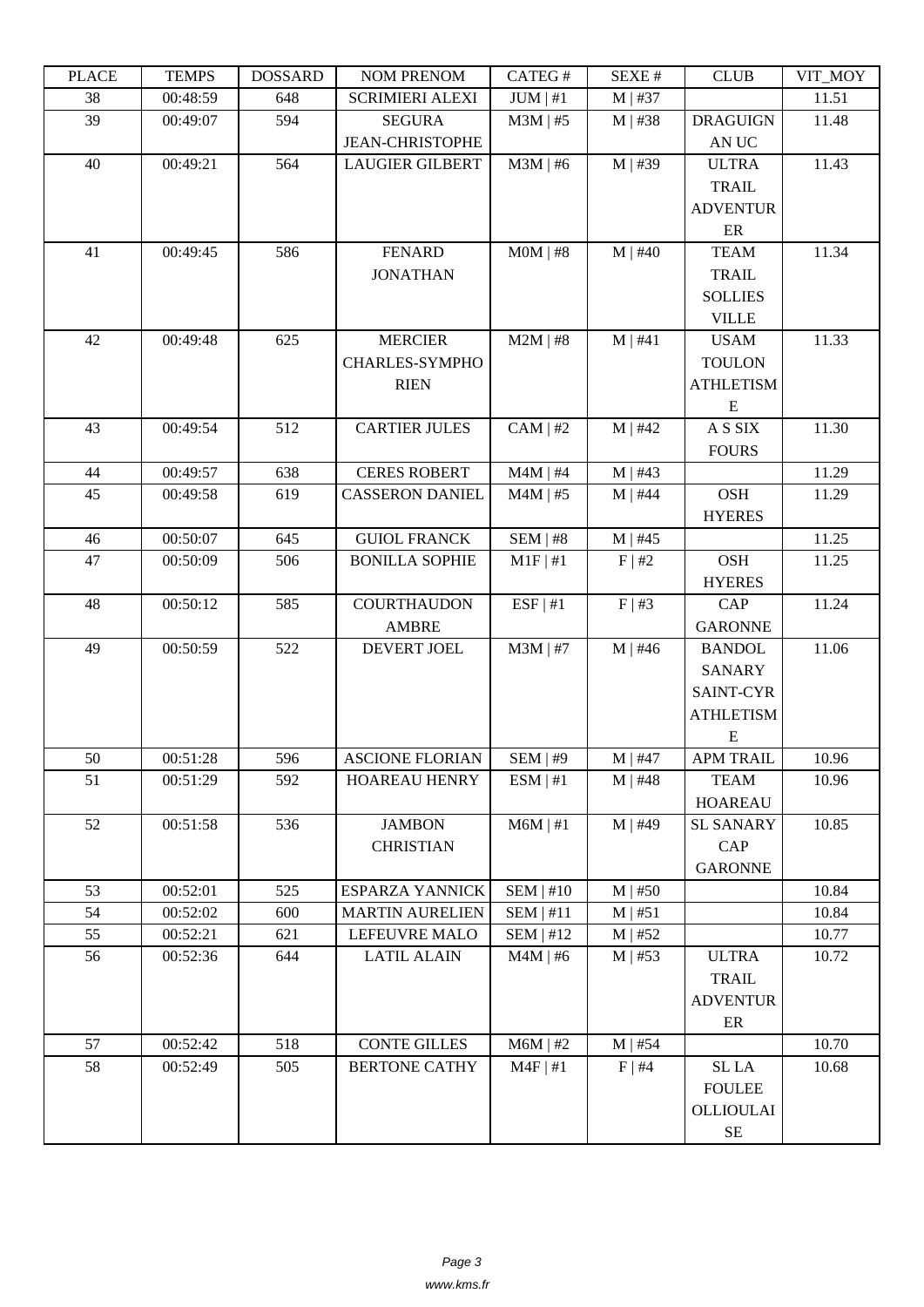| ם התרו | ט וואום ו | DODDAND | <b>TAQIMET IZETAQIME</b>          | $CATEO \pi$ | SEΔE π       | <b>CEOD</b>                    | $V11$ $V1$ |
|--------|-----------|---------|-----------------------------------|-------------|--------------|--------------------------------|------------|
| 59     | 00:53:05  | 547     | <b>POUPIN</b><br><b>JEAN-MARC</b> | $M4M$   #7  | $M$   #55    | <b>BANDOL</b><br><b>SANARY</b> | 10.62      |
|        |           |         |                                   |             |              | <b>SAINT-CYR</b>               |            |
|        |           |         |                                   |             |              | <b>ATHLETISM</b>               |            |
|        |           |         |                                   |             |              | ${\bf E}$                      |            |
| 60     | 00:53:13  | 637     | <b>ISSALY CAROLE</b>              | $M4F$   #2  | F   #5       |                                | 10.60      |
| 61     | 00:53:19  | 615     | <b>NACHON ANAELLE</b>             | ESF   #2    | $F$   #6     | <b>STADE</b>                   | 10.58      |
|        |           |         |                                   |             |              | <b>LAMENTIN</b>                |            |
|        |           |         |                                   |             |              | <b>OIS</b>                     |            |
| 62     | 00:53:20  | 501     | <b>ALLOO JACQUES</b>              | $M6M$   #3  | $M$   #56    | SL CG                          | 10.57      |
|        |           |         |                                   |             |              | <b>HOUBOURD</b>                |            |
|        |           |         |                                   |             |              | IN                             |            |
| 63     | 00:53:30  | 545     | <b>OUDY GUILLAUME</b>             | $M2M$   #9  | $M$   #57    | SL LA                          | 10.54      |
|        |           |         |                                   |             |              | <b>FOULEE</b>                  |            |
|        |           |         |                                   |             |              | <b>OLLIOULAI</b>               |            |
|        |           |         |                                   |             |              | $\rm SE$                       |            |
| 64     | 00:53:35  | 650     | <b>BERNARD DANIEL</b>             | $M5M$   #2  | $M$   #58    | <b>SCO STE</b>                 | 10.53      |
|        |           |         |                                   |             |              | <b>MARGUERI</b>                |            |
|        |           |         |                                   |             |              | TE                             |            |
| 65     | 00:53:42  | 515     | <b>CISTERNA</b>                   | $M2F$   #1  | F   #7       |                                | 10.50      |
|        |           |         | <b>SANDRINE</b>                   |             |              |                                |            |
| 66     | 00:53:54  | 579     | YDE JOHANN                        | $M5M$   #3  | $M$   #59    |                                | 10.46      |
| 67     | 00:54:04  | 580     | <b>GONZALES CYRIL</b>             | $M2M$   #10 | $M$   #60    | <b>ACF CASSIS</b>              | 10.43      |
| 68     | 00:54:24  | 533     | <b>GUIZIEN GREGORI</b>            | $M2M$   #11 | M   #61      |                                | 10.37      |
| 69     | 00:54:49  | 570     | <b>SUZZONI PATRICIA</b>           | $M1F$   #2  | F   #8       | <b>TRAIL</b>                   | 10.29      |
|        |           |         |                                   |             |              | <b>CLUB</b>                    |            |
|        |           |         |                                   |             |              | <b>D'OLLIOUL</b>               |            |
|        |           |         |                                   |             |              | ES                             |            |
| 70     | 00:54:57  | 642     | <b>JACQUOT FRANCK</b>             | $M4M$   #8  | M   #62      | <b>HYERES</b>                  | 10.26      |
|        |           |         |                                   |             |              | <b>LONGE</b>                   |            |
|        |           |         |                                   |             |              | <b>COTE</b>                    |            |
| 71     | 00:55:20  | 617     | PIERRET FLORIAN                   | $MOM$   #9  | $M \mid #63$ |                                | 10.19      |
| 72     | 00:55:27  | 551     | <b>ROL-HERRMANN</b>               | $M2F$   #2  | F   #9       |                                | 10.17      |
|        |           |         | <b>MELANIE</b>                    |             |              |                                |            |
| 73     | 00:55:30  | 610     | <b>LOBELLO DAMIEN</b>             | $M3M$   #8  | $M$   #64    | <b>USAM</b>                    | 10.16      |
|        |           |         |                                   |             |              | <b>TOULON</b>                  |            |
|        |           |         |                                   |             |              | <b>ATHLETISM</b>               |            |
| 74     | 00:55:42  | 523     | <b>DOINOT EMMA</b>                | $MOF$   #1  | F   #10      | ${\bf E}$<br><b>TAPAMAL</b>    | 10.13      |
| 75     | 00:55:56  | 565     | <b>BRIEUC MICHEL</b>              | $M7M$   #2  | $M$   #65    | <b>OSH</b>                     | 10.08      |
|        |           |         |                                   |             |              | <b>HYERES</b>                  |            |
| 76     | 00:55:57  | 527     | <b>FERRANTE</b>                   | $MOF$   #2  | F   #11      | SL                             | 10.08      |
|        |           |         | <b>STEPHANIE</b>                  |             |              | <b>HOSPITALI</b>               |            |
|        |           |         |                                   |             |              | <b>ERS</b>                     |            |
|        |           |         |                                   |             |              | <b>TOULON</b>                  |            |
| 77     | 00:55:57  | 640     | <b>EURIN SOPHIE</b>               | $M1F$ #3    | F   #12      | <b>STE</b>                     | 10.08      |
|        |           |         |                                   |             |              | <b>MAXIME</b>                  |            |
|        |           |         |                                   |             |              | <b>ATLE</b>                    |            |
|        |           |         |                                   |             |              | <b>GOLFE ST</b>                |            |
|        |           |         |                                   |             |              | <b>TROPEZ</b>                  |            |
|        |           |         |                                   |             |              |                                |            |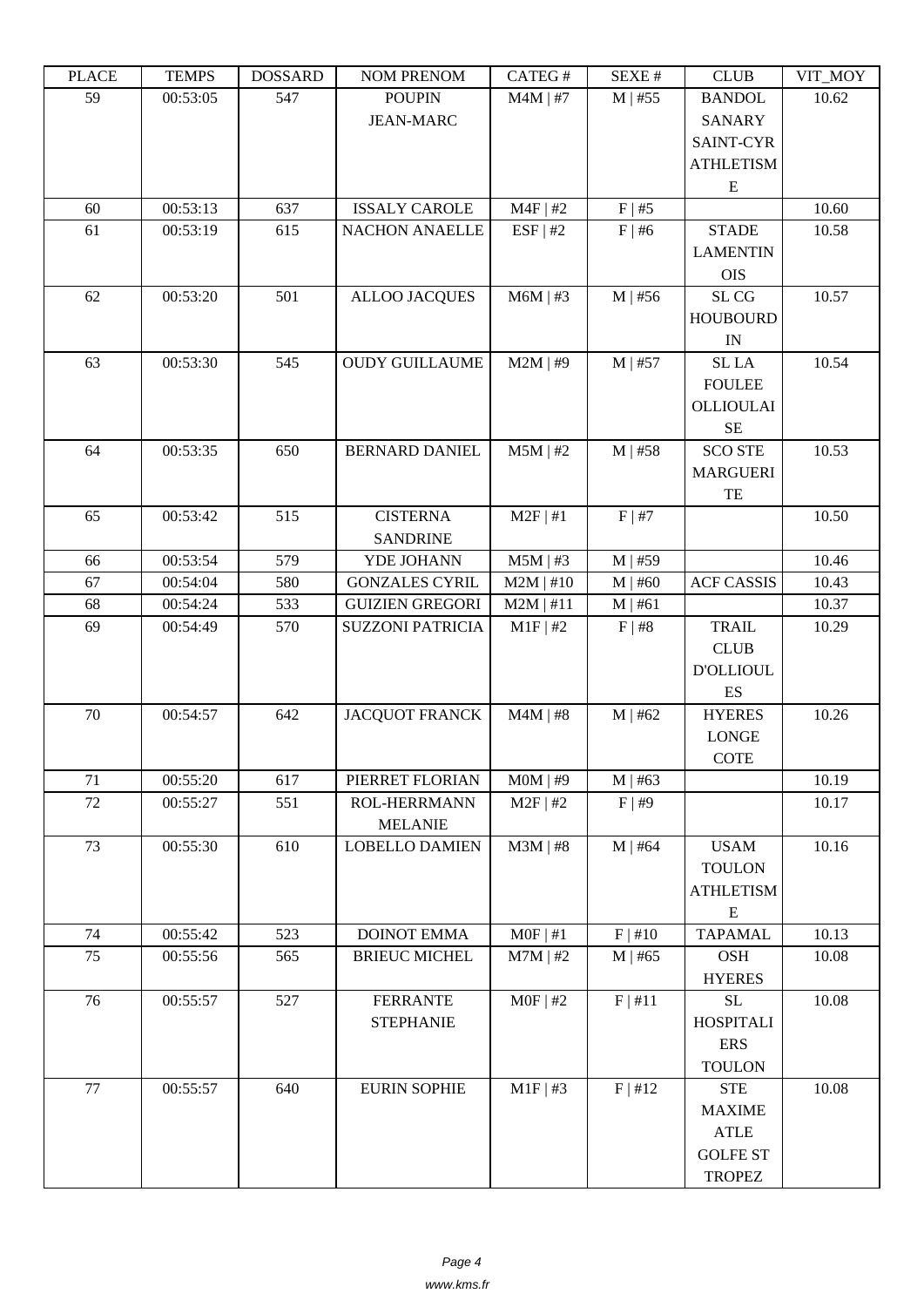| LLAUD | L LIVII D | <b>UUUUUUU</b> | <b>NUMERICAY</b>        | CATLO 11    | DL/AL π      | CLUD                        | VII_WIO I |
|-------|-----------|----------------|-------------------------|-------------|--------------|-----------------------------|-----------|
| 78    | 00:56:26  | 544            | NONNET ALAIN            | $M5M$   #4  | $M$   #66    | <b>SANS</b><br><b>OBJET</b> | 9.99      |
| 79    | 00:57:11  | 517            | <b>COMES AUDREY</b>     | SEF   #1    | F   #13      | <b>TEAMCANI</b><br>SPORT66  | 9.86      |
| 80    | 00:57:20  | 558            | PECH BERNARD            |             |              | <b>CAP</b>                  | 9.84      |
|       |           |                |                         | $M6M$   #4  | $M$   #67    | <b>GARONNE</b>              |           |
| 81    | 00:57:37  | 552            | <b>SIGWALT</b>          | $M1M$   #6  | $M$   #68    | <b>SL</b>                   | 9.79      |
|       |           |                | <b>CHRISTOPHE</b>       |             |              | <b>HOSPITALI</b>            |           |
|       |           |                |                         |             |              | <b>ERS</b>                  |           |
|       |           |                |                         |             |              | <b>TOULON</b>               |           |
| 82    | 00:57:42  | 618            | <b>BLONDEL JOELLE</b>   | $M6F$   #1  | F   #14      |                             | 9.77      |
| 83    | 00:58:06  | 561            | <b>VIRGIL</b>           | $M1F$   #4  | $F$   #15    | <b>AVAG</b>                 | 9.71      |
|       |           |                | <b>CHRISTELLE</b>       |             |              |                             |           |
| 84    | 00:58:35  | 546            | <b>PIOCELLE</b>         | $M4M$   #9  | $M$   #69    | <b>O.S.HYERES</b>           | 9.63      |
|       |           |                | <b>ISABELLE</b>         |             |              |                             |           |
| 85    | 00:58:43  | 841            | <b>LE-NOENE ERIC</b>    | $M4M$   #10 | $M$   #70    |                             | 9.61      |
| 86    | 00:58:45  | 550            | <b>ROCCA ROBERT</b>     | $M7M$   #3  | $M \mid #71$ | SL <sub>LA</sub>            | 9.60      |
|       |           |                |                         |             |              | <b>FOULEE</b>               |           |
|       |           |                |                         |             |              |                             |           |
|       |           |                |                         |             |              | <b>OLLIOULAI</b>            |           |
|       |           |                |                         |             |              | $\rm SE$                    |           |
| 87    | 00:58:55  | 556            | <b>VINCENS FRANCIS</b>  | $M7M$   #4  | $M$   #72    | AJS LA                      | 9.57      |
|       |           |                |                         |             |              | <b>GARDE</b>                |           |
| 88    | 00:58:57  | 568            | <b>SORIAUX</b>          | $MOM$   #10 | $M$   #73    |                             | 9.57      |
|       |           |                | <b>SEBASTIEN</b>        |             |              |                             |           |
| 89    | 00:59:04  | 605            | <b>LE-FOURN ANDRE</b>   | $M4M$   #11 | $M$   #74    | <b>ASCNMSS</b>              | 9.55      |
| 90    | 00:59:06  | 589            | <b>LAINE CHRISTIAN</b>  | $M7M$   #5  | $M$   #75    | <b>AVAG</b>                 | 9.54      |
| 91    | 00:59:24  | 510            | <b>BRUNO MICHEL</b>     | $M5M$   #5  | $M$   #76    |                             | 9.49      |
| 92    | 00:59:40  | 639            | <b>INCONNU</b>          | $SEM$   #13 | $M$   #77    |                             | 9.45      |
| 93    | 01:00:14  | 577            | <b>GIAOURAS MARIE</b>   | $MOF$   #3  | $F$   #16    |                             | 9.36      |
| 94    | 01:00:37  | 575            | <b>KAVAKIDIS</b>        | $M1M$   #7  | $M$   #78    |                             | 9.30      |
|       |           |                | <b>CEDRIC</b>           |             |              |                             |           |
| 95    | 01:00:41  | 597            | <b>LUTHRINGSHAUSE</b>   | $M2M$   #12 | $M$   #79    |                             | 9.29      |
|       |           |                | R MICHEL                |             |              |                             |           |
| 96    | 01:00:47  | 535            | HOAREAU DAVID           | $M1M$   #8  | $M$   #80    | <b>ATHLETISM</b>            | 9.28      |
|       |           |                |                         |             |              | <b>E VALLEE</b>             |           |
|       |           |                |                         |             |              | DU                          |           |
|       |           |                |                         |             |              | <b>GAPEAU</b>               |           |
| 97    | 01:01:16  | 616            | NGUYEN-LE-MAGU          | $M2F$   #3  | F   #17      |                             | 9.21      |
|       |           |                | ER CHRISTINE            |             |              |                             |           |
| 98    | 01:01:19  | 649            | <b>GASGUET JEAN</b>     | $SEM$   #14 | M   #81      |                             | 9.20      |
| 99    | 01:01:19  | 647            | <b>SCRIMIERI MICHEL</b> | $M3M$   #9  | $M$   #82    |                             | 9.20      |
| 100   | 01:01:38  | 543            | <b>MULLER</b>           | $M3F$   #2  | F   #18      |                             | 9.15      |
|       |           |                | <b>CATHERINE</b>        |             |              |                             |           |
| 101   | 01:01:59  | 524            | <b>DOMINIQUE ALAIN</b>  | $M6M$   #5  | $M$   #83    | <b>SL</b>                   | 9.10      |
|       |           |                |                         |             |              | <b>HOSPITALI</b>            |           |
|       |           |                |                         |             |              | <b>ERS</b>                  |           |
|       |           |                |                         |             |              | <b>TOULON</b>               |           |
|       |           |                |                         | $M2M$   #13 | $M$   #84    |                             |           |
| 102   | 01:02:56  | 593            | <b>LENEINDRE</b>        |             |              | <b>AVAG</b>                 | 8.96      |
|       |           |                | <b>VERONIQUE</b>        |             |              |                             |           |
| 103   | 01:02:58  | 503            | <b>BAILLY JEAN-LUC</b>  | $M4M$   #12 | $M$   #85    |                             | 8.96      |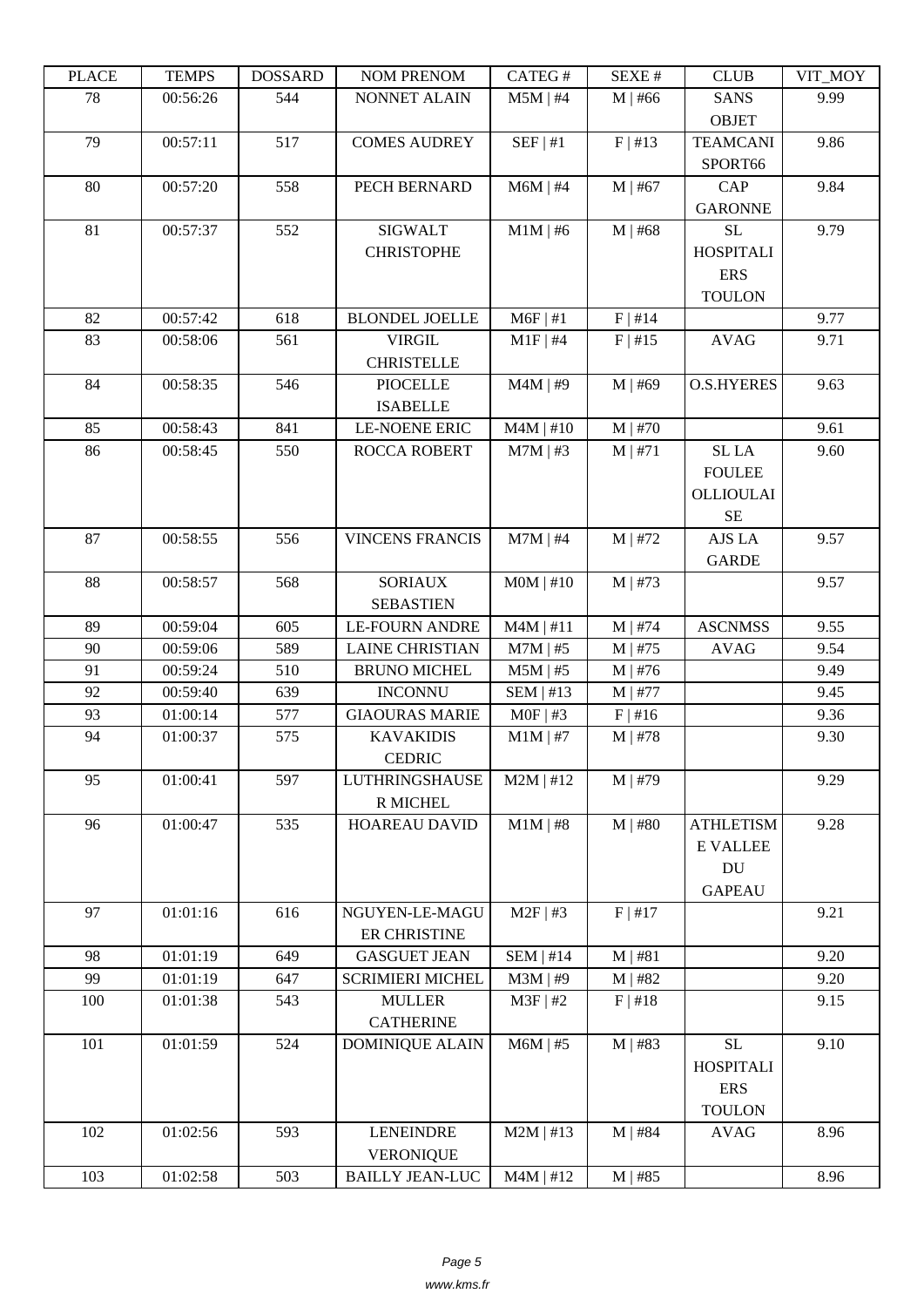| LEACE | ט גוועדו | <b><i>ANURGOA</i></b> | I'UM I KLIVUM          | CATLO T     | DL/AL π   | CLUD             | VII_MUI |
|-------|----------|-----------------------|------------------------|-------------|-----------|------------------|---------|
| 104   | 01:03:04 | 587                   | <b>FENARD LUCE</b>     | $M1F$   #5  | $F$  #19  | <b>TEAM</b>      | 8.94    |
|       |          |                       |                        |             |           | <b>TRAIL</b>     |         |
|       |          |                       |                        |             |           | <b>SOLLIES</b>   |         |
|       |          |                       |                        |             |           | <b>VILLE</b>     |         |
| 105   | 01:03:25 | 613                   | <b>LEBERT CLAUDINE</b> | $M2F$   #4  | F   #20   | <b>AVAG</b>      | 8.89    |
| 106   | 01:03:41 | 611                   | <b>LEFEVRE</b>         | $M5F$   #1  | F   #21   | <b>USAM</b>      | 8.86    |
|       |          |                       | <b>MARIE-HELENE</b>    |             |           | <b>TOULON</b>    |         |
|       |          |                       |                        |             |           | <b>ATHLETISM</b> |         |
|       |          |                       |                        |             |           | E                |         |
| 107   | 01:04:09 | 604                   | <b>BARRE CLAIRE</b>    | SEF   #2    | $F$   #22 | <b>TRAIL</b>     | 8.79    |
|       |          |                       |                        |             |           | CLUB             |         |
|       |          |                       |                        |             |           | <b>D'OLLIOUL</b> |         |
|       |          |                       |                        |             |           | ES               |         |
| 108   | 01:04:10 | 595                   | <b>ASCIONE ALAIN</b>   | $M4M$   #13 | $M$   #86 | <b>APM TRAIL</b> | 8.79    |
| 109   | 01:04:31 | 514                   | <b>CHAUZU ERIC</b>     | $M1M$   #9  | $M$   #87 |                  | 8.74    |
| 110   | 01:04:35 | 534                   | <b>GUIZIEN ROBERT</b>  | $M8M$   #1  | $M$   #88 |                  | 8.73    |
| 111   | 01:04:41 | 582                   | <b>COLOMBIER</b>       | $M6M$   #6  | $M$   #89 | <b>COLOMBIE</b>  | 8.72    |
|       |          |                       | <b>MICHEL</b>          |             |           | $\mathbb{R}$     |         |
| 112   | 01:04:45 | 620                   | <b>BANO MARIA</b>      | $M5F$   #2  | F   #23   | <b>AVAG</b>      | 8.71    |
| 113   | 01:04:46 | 562                   | <b>BOUGON</b>          | $M7M$   #6  | $M$   #90 | <b>SPIRIDON</b>  | 8.71    |
|       |          |                       | <b>JEAN-CLAUDE</b>     |             |           | <b>COTE</b>      |         |
|       |          |                       |                        |             |           | <b>D'AZUR</b>    |         |
| 114   | 01:04:57 | 538                   | <b>LEPREUX</b>         | $M6F$   #2  | $F$   #24 | <b>SL</b>        | 8.68    |
|       |          |                       | <b>PATRICIA</b>        |             |           | <b>HOSPITALI</b> |         |
|       |          |                       |                        |             |           | <b>ERS</b>       |         |
|       |          |                       |                        |             |           | <b>TOULON</b>    |         |
| 115   | 01:04:57 | 537                   | LEPREUX JACQUES        | $M6M$   #7  | $M$   #91 | <b>SL</b>        | 8.68    |
|       |          |                       |                        |             |           | <b>HOSPITALI</b> |         |
|       |          |                       |                        |             |           | <b>ERS</b>       |         |
|       |          |                       |                        |             |           | <b>TOULON</b>    |         |
| 116   | 01:05:19 | 554                   | SORIAUX LAETITIA       | $M1F$   #6  | $F$   #25 |                  | 8.63    |
| 117   | 01:05:58 | 539                   | <b>LOZINSKI MARIE</b>  | $MOF$   #4  | $F$   #26 |                  | 8.55    |
| 118   | 01:06:00 | 612                   | <b>LEFEVRE</b>         | $M5M$   #6  | $M$   #92 | <b>USAM</b>      | 8.55    |
|       |          |                       | <b>JEAN-JACQUES</b>    |             |           | <b>TOULON</b>    |         |
|       |          |                       |                        |             |           | <b>ATHLETISM</b> |         |
|       |          |                       |                        |             |           | ${\bf E}$        |         |
| 119   | 01:06:17 | 563                   | LAURENTIN-SEGUR        | $M2F$   #5  | $F$   #27 | ARTS?&AM         | 8.51    |
|       |          |                       | A MELANIE              |             |           | P <sub>CO</sub>  |         |
| 120   | 01:07:20 | 571                   | <b>HUYGHE GEORGES</b>  | $M9M$   #1  | $M$   #93 | <b>SPIRIDON</b>  | 8.38    |
|       |          |                       |                        |             |           | <b>COTE</b>      |         |
|       |          |                       |                        |             |           | <b>D'AZUR</b>    |         |
| 121   | 01:08:30 | 532                   | <b>GOUVEIA</b>         | $M3F$ #3    | $F$   #28 | $\rm SL$         | 8.23    |
|       |          |                       | <b>CATHERINE</b>       |             |           | <b>HOSPITALI</b> |         |
|       |          |                       |                        |             |           | <b>ERS</b>       |         |
|       |          |                       |                        |             |           |                  |         |
|       |          |                       |                        |             |           | <b>TOULON</b>    |         |
| 122   | 01:08:37 | 602                   | DE-CASSAN              | SEF   #3    | $F$   #29 |                  | 8.22    |
|       |          |                       | <b>MARION</b>          |             |           |                  |         |
| 123   | 01:08:37 | 601                   | <b>AMAYA ADRIEN</b>    | SEM   #15   | $M$   #94 |                  | 8.22    |
| 124   | 01:08:59 | 641                   | <b>LEBERT</b>          | $M3M$   #10 | $M$   #95 | <b>AVAG</b>      | 8.18    |
|       |          |                       | <b>JEAN-MARIE</b>      |             |           |                  |         |